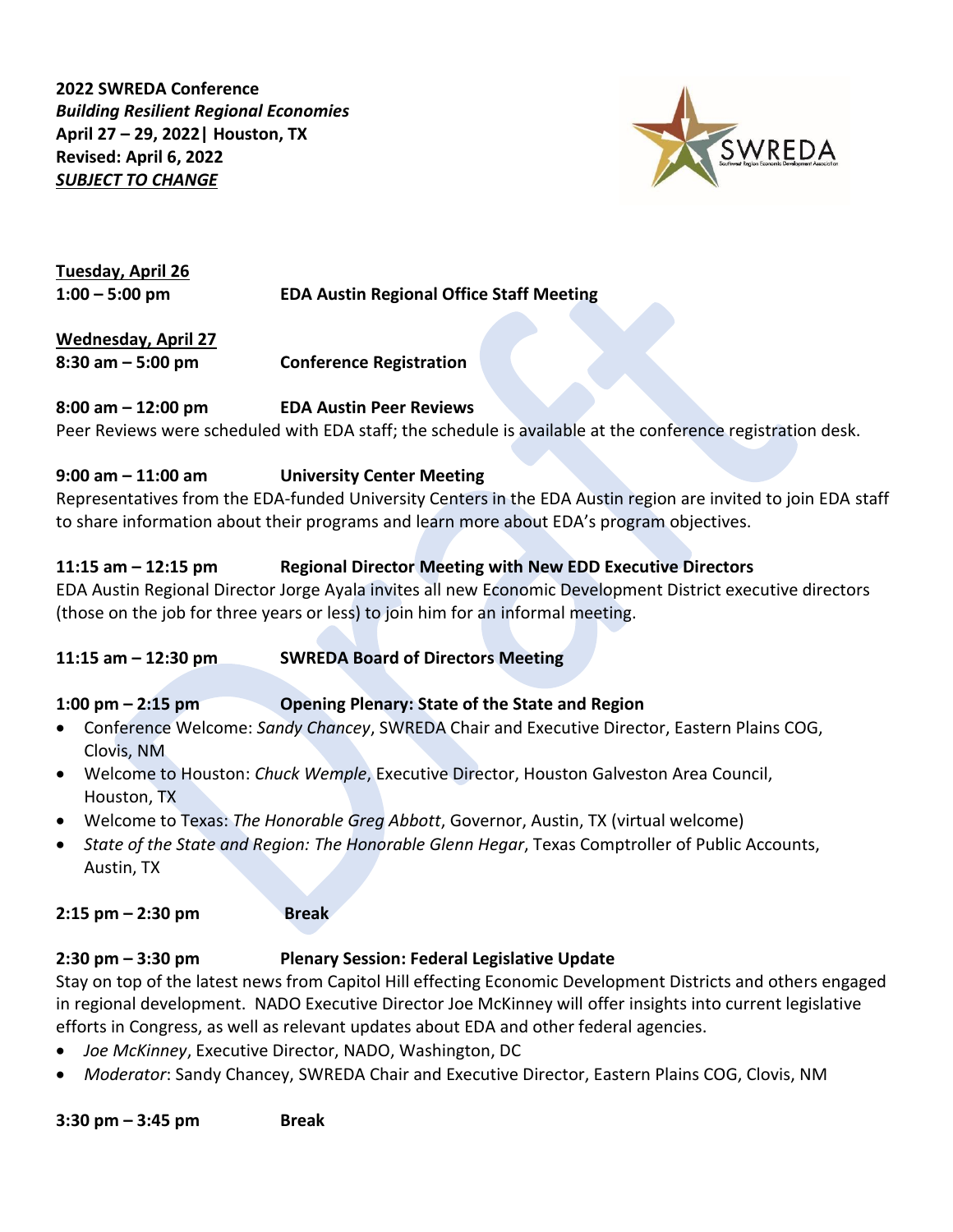#### **3:45 pm – 5:00 pm Plenary: Build Back Better Showcase**

In December 2021, EDA announced that 60 Build Back Better Challenge Finalists and been chosen from a pool of over 500 applicants, providing them with significant funding to fully develop their proposed projects and compete for additional funding to implement projects that focus on industry specific sectors. A key component of EDA's American Rescue Plan programs, the finalists proposed projects to develop regional industry clusters that create job and income opportunities, promote economic equality, and foster the United States competitiveness in the global economy. Finalists from the EDA Austin region will share information about their projects.

• *Moderator*: TBA

*The E-Health Transformation Center*: The Center is designed to promote economic growth and resilience through electronic health solutions; entrepreneurial health care technology; and equitable workforce development across Northwest Arkansas.

- *Amy Wenger*, Vice-Chancellor, UAMS Northwest Campus, Fayetteville, AR
- *Ryan Cork*, Executive Director, Northwest Arkansas Council Healthcare Transformation Division, Fayetteville, AR

*Addressing the Nursing Shortage in Southeast and Deep East Texas*: The project aims to address the nursing shortage within its health care services cluster through increased training programs for nurses, comprehensive recruiting strategies, and promoting entrepreneurship among nurses interested in launches businesses.

• *Ben Stafford*, PhD, Vice President for Workforce and Continuing Education, Lamar State College, Port Arthur, TX

*Building the Oklahoma Biotech Innovation Center*: A cross-sector coalition will tackle regional challenges associated with the global biotech industry by investing in labs and research facilities, workforce training, and strategizing to build the region's biotech services to better compete globally.

- *Jeff Seymour*, Executive Vice President, Oklahoma City Chamber of Commerce, Oklahoma City, OK *Tulsa Regional Advanced Mobility Corridor*: The Corridor will transform the region into a hub for R&D and the advanced mobility industry, boosting economic output and creating jobs.
- *Brian Bigbie*, Principal Economic Development Planner, Indian Nations Council of Governments, Tulsa, OK *Reclaiming Aerospace and Defense Manufacturing Dominance through Frontier Technologies*: The project strives to close America's gap in aerospace and defense manufacturing capabilities through the creation of the West Texas Aerospace and Defense Manufacturing Coalition.
- *Annette Gutierrez*, Executive Director, Rio Grande COG

## **5:30 pm – 6:30 pm Reception: Build Back Better Roundtables**

Over light snacks and refreshments talk with representatives of the Build Back Better finalist organizations and learn more about their collaborations, planned impacts on the communities, funding and more.

## **Thursday, April 28**

**8:00 am – 4:30 pm Conference Registration**

## **9:00 am – 10:15 am Plenary Session: Trends in the Regional Economy and Opportunities for Economic Development**

Trends in today's global economy are sending shockwaves to local and regional economies across the world and throughout the communities we all serve. From supply chain issues to workforce challenges, RDOs are being called on to work collaboratively across their regions to find solutions. Learn how the Federal Reserve Bank is working with communities to develop strategies and plans for meeting the demands of today's economy.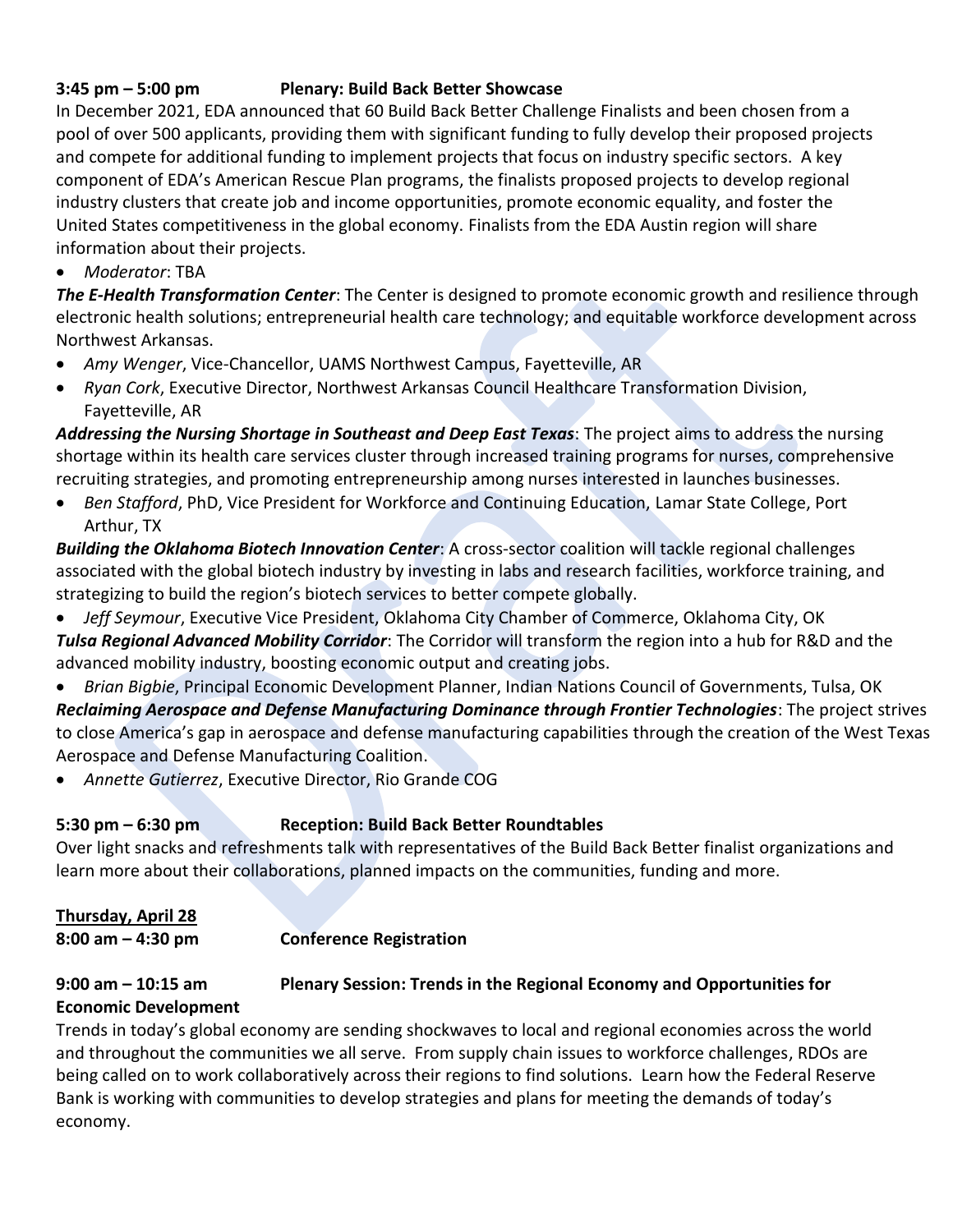- *Chris Schreck*, Community Engagement Manager, Federal Reserve Bank, Houston, TX
- *Moderator*: Betty Voights, SWREDA Secretary-Treasurer and Executive Director, CAPCOG, Austin, TX

## **9:00 – 11:30 am Mobile Workshop to the East End Maker Hub**

The Urban Partnerships Community Development Corporation and TXRX Labs collaborated to launch the East End Maker Hub (EEMH), state-of-the-art makerspace and manufacturing center. The partnership leveraged \$37 million—including support from the EDA Austin Regional Office. EEMH is expected to generate over \$150 million in annual economic impact to the Houston economy, create over 400 jobs, support locally-owned businesses, and provide a slate of career and trade skills training programs. EEMH leadership will provide an overview of the Hub and a tour of the space. *The Mobile workshop is limited to 28 attendees and there is an additional fee of \$40 to participate.*

**10:15 am – 10:45 am Break**

# **10:45 am – 12:00 pm Concurrent Sessions**

## **Expanding Opportunities for Entrepreneurs and Small Businesses**

Learn about interesting approaches to promoting entrepreneurs and small businesses: Sparkyard, an initiative of the UNT Health Science Center, is a no-cost platform that connects entrepreneurs to resources; the Amarillo College Innovation Outpost, is a new approach to a makerspace that is based in a public library; and the Houston-Galveston Local Development Corporation assisted small businesses with CARES Act funding and is part of the Equitable Lending Leaders Initiative.

- *Marco Johnson*, *MBA*, Sparkyard Network Builder, UNTHSC, Fort Worth, TX
- *Russell Lowery-Hart*, PhD, President, Amarillo College, Amarillo, TX
- *Omar Fortune,* Manager, Houston-Galveston Local Development Corporation, H-GAC, Houston, TX
- *Moderator:* Priscilla Lucero, Executive Director, Southwest New Mexico COG, Silver City, NM

## **Creating Opportunities for Innovation**

Attend this session to learn about best practices for promoting innovation including the Tomball Innovation Lab which provides entrepreneurs 3D, robotics, coding and subliminal printers in a unique makerspace lab, and Greentown Labs, a climatech start-up incubator focused on clean energy applications.

- *Kelly Violette*, CEcD, PCED, AICP, Executive Director, Tomball Economic Development Corporation, Tomball, TX
- *Janna Hoglund*, MLIS, Director, LSC-Tomball Community Library, Tomball, TX
- *Juliana Garaizar*, Vice President of Innovation, Greentown Labs, Houston, TX
- *Moderator*: Jamie Setze, SWREDA Vice Chair and Executive Director, Capital Region Planning Commission, Baton Rouge, LA

## **12:00 pm – 1:30 pm Plenary Lunch**

- *Alejandra Castillo*, Assistant Secretary of Commerce for Economic Development, U.S. Economic Development Administration, Washington, DC
- *Moderator*: Jorge Ayala, Regional Director, U.S. Economic Development Administration, Austin, TX

# **1:45 pm – 3:00 pm Concurrent Sessions**

## **Surviving Economic Shock: Resiliency Strategies for Small Businesses**

Learn about different approaches to helping small businesses survive the effects of natural or man-made disasters: Coastal Bend COG's risk assessment and resiliency program integrates data with hazard information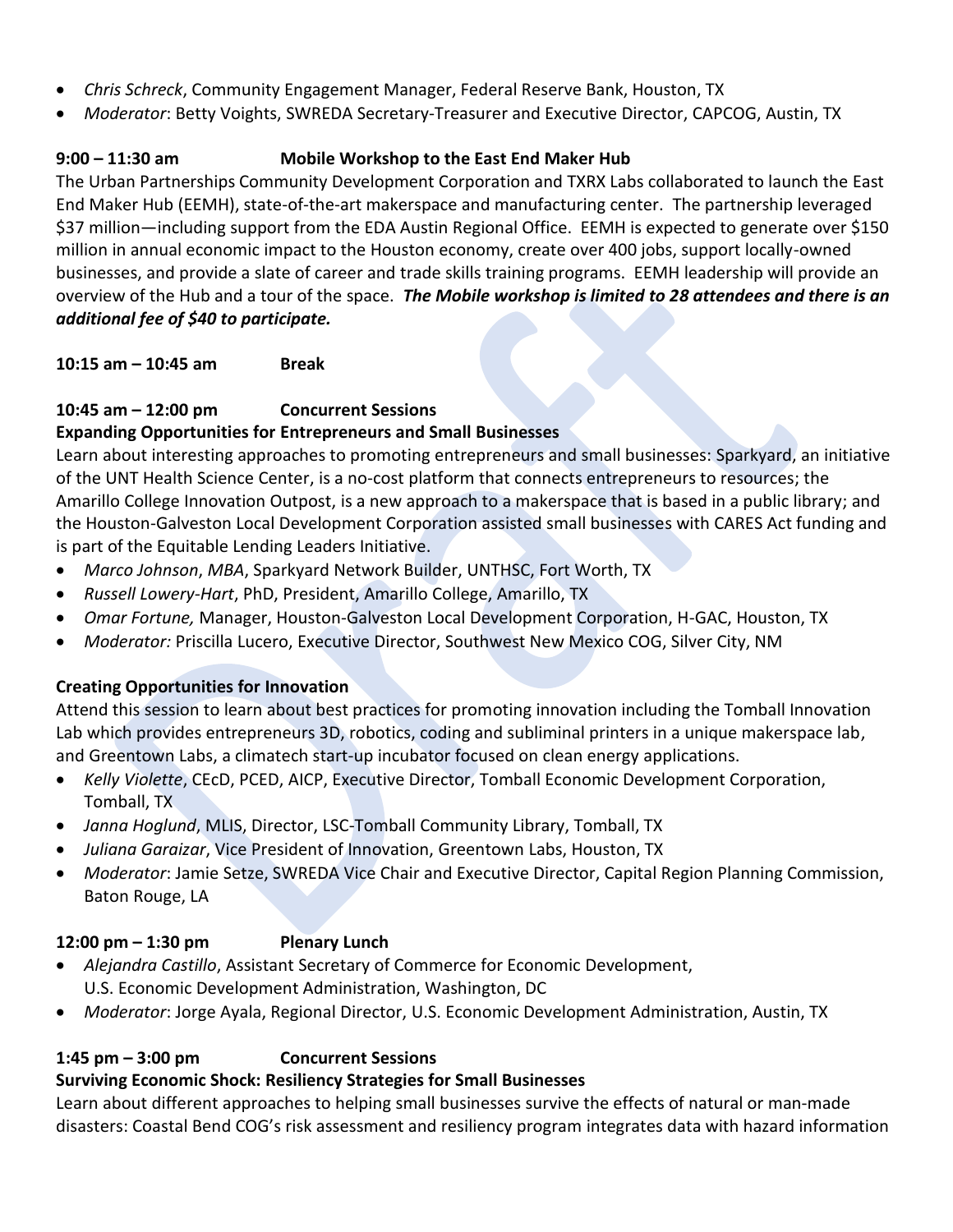to assess risk for project locations, and Lamar University's Small Business Toolkit for Resiliency which helps small and medium size businesses use risk management assessments.

- *James Slaydon*, PhD, President, Lamar University, Beaumont, TX
- *Gevorg Sargsyan*, PhD, Assistant Professor of Finance, Lamar University, Beaumont, TX
- *Emily Martinez*, Director of Regional Economic Development, Coastal Bend COG, Corpus Christi, TX
- *Katya Wowk,* Senior Scientist and Director of Texas OneGulf, Harte Research Institute, Texas A&M, Corpus Christi, TX
- *Moderator:* Kyle Ingham, Executive Director, Panhandle Regional Planning Commission, Amarillo, TX

#### **Local Approaches to Small Business Development**

From mobile small business boot camps to retrofitting Quonset huts into food incubators to bringing Main Streets back, learn creative avenues for helping local businesses succeed.

- *Veronica Dimas*, Executive Director, Brownsville Wellness Coalition, Brownsville, TX
- *Cheryl Mergo,* Manager, Community and Environmental, H-GAC, Houston, TX
- *Chuck Vanderbilt*, Community and Economic Development Manager, East Texas Council of Governments, Kilgore, TX
- *Moderator:* Renee Dycus, SWREDA Immediate Past Chair, Executive Director, Southwest Arkansas PDD, Magnolia, AR

#### **3:00 pm – 3:15 pm Break**

#### **3:15 pm – 4:30 pm Plenary Session: University Center Showcase**

EDA's University Center (UC) program recognizes the vital role that colleges and universities play in regional economic ecosystems across the nation. The panelists will share information about their unique programs and how they are designed to support innovation, resiliency, and inclusiveness.

- *Jeff Howlett*, Executive Director, East Texas Entrepreneurship Center, University of Texas, Tyler, TX
- *Krist Swimberghe*, Dean, Chair, Associate Professor of Marketing, University of Texas at Tyler, Tyler, TX
- *John Gamble*, PhD, Mary & Jeff Bell Endowed Distinguished Professor of Business, Texas A&M, Corpus Christi, TX
- *Ron Garza*, Associate Vice President—Workforce and Economic Development, University of Texas Rio Grande Valley, Brownsville, TX
- *Moderator*: Susan Geist, Management and Program Analyst, U.S. Economic Development Administration, Austin, TX

## **Friday, April 29**

## **7:30 am – 9:00 am Good Conversation Continental Breakfast**

Enjoy breakfast as you discuss topics of interest to you with your peers from across the five-state region.

• Jamie Setze, Moderator

# **9:15 am – 10:30 am Plenary Session: Putting the CEDS into Action**

Learn ways to use the CEDS document as an action plan, including strategies for measuring impact.

- *Brian Kelsey,* Assistant City Manager, City of Edinburg, Edinburg, TX
- *Moderator*: Heather Urena, Executive Director, Kisatchie-Delta Regional Planning and Development District, Alexandria, LA

**10:30 am – 11:00 am Hotel Checkout**